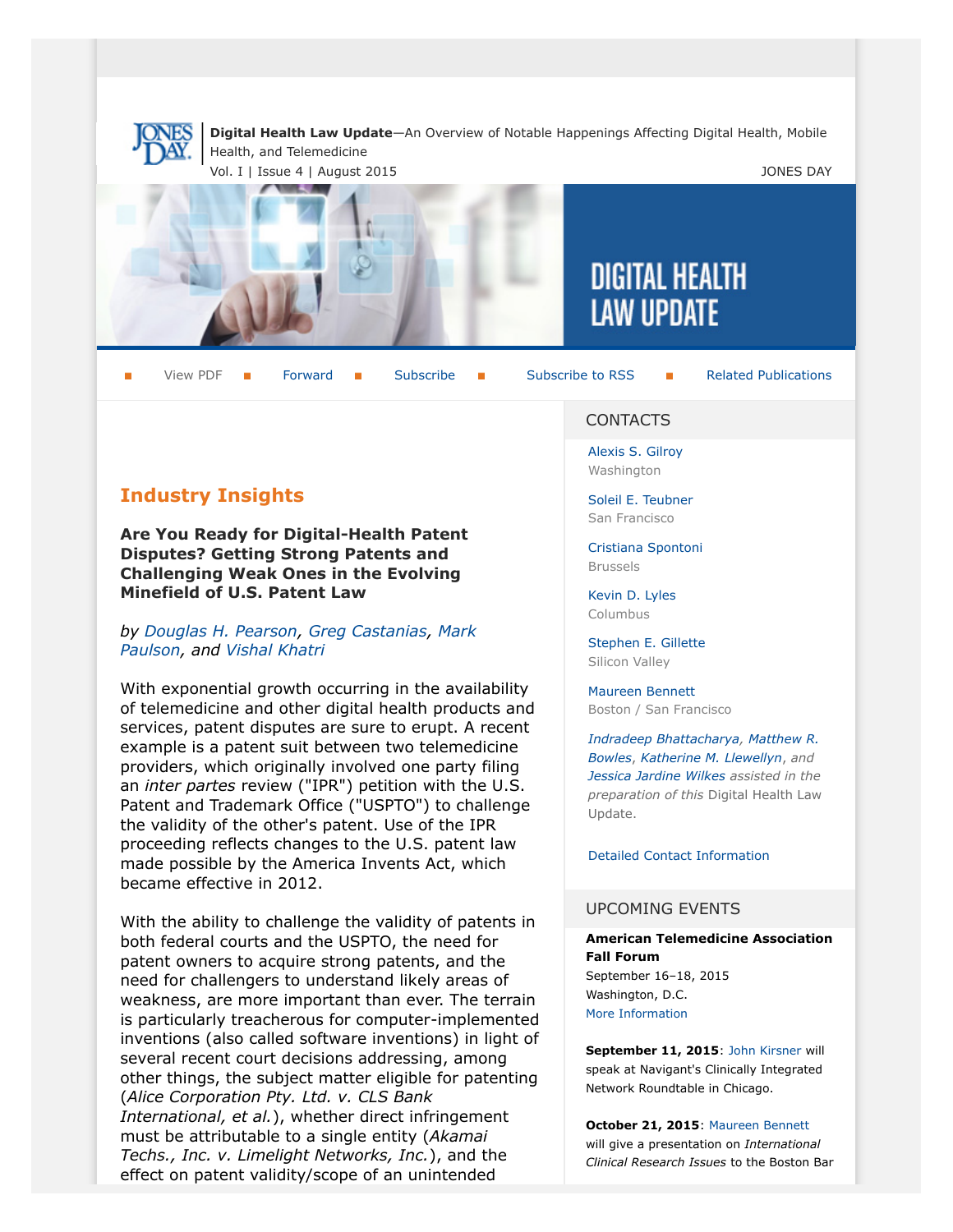"means" interpretation (*Williamson v. Citrix Online, LLC*). While the challenges facing digital health patent holders can be significant given these recent court rulings, they can be overcome in many instances with an eye toward good claim drafting for new and pending patent applications and through possible use of the "reissue" process at the USPTO to correct patent claims before asserting the patent in litigation.

■ [Read More](http://thewritestuff.jonesday.com/cv/7d0a06cdb8b5a02b88b1de4366686e431986d03e/p=2527309)

### **Federal Features**

Association's Health Law Education Committee.

DIGITAL HEALTH LAW UPDATE **ARCHIVES** 

[Digital Health Law Update, Vol. I, Issue 3](http://www.jonesday.com/Digital-Health-Law-Update-Vol-I-Issue-3-06-02-2015)

[Digital Health Law Update, Vol. I, Issue 2](http://www.jonesday.com/files/Publication/4e6b0849-abd8-4a79-a48d-3534956a7f99/Presentation/PublicationAttachment/5189be43-0ea2-4bea-8311-52d47383ae3d/Digital%20Health%20Update%20Vol%20I%20Issue%202.pdf)

[Digital Health Law Update, Vol. I, Issue 1](http://www.jonesday.com/files/Publication/039f4e6b-f66c-4af5-b6fa-13af2631c41f/Presentation/PublicationAttachment/eedd26fa-0f92-4f75-96af-bafde8afc7cd/Digital%20Health%20Vol%20I%20Issue%201.pdf)

RELATED PRACTICE

[Digital Health & HIT](http://www.jonesday.com/digitalhealthhit/)

**21st Century Cures**—On July 10, 2015, the U.S. House of Representatives passed [H.R. 6,](https://www.congress.gov/114/bills/hr6/BILLS-114hr6rfs.pdf) the 21st Century Cures Act, focused on reducing regulatory obstacles associated with new pharmaceuticals and medical devices and other innovative therapies. The House bill was approved by a vote of 344–77, and although a companion bill is pending in the Senate, it has yet to advance beyond the committee level. The House action follows months of congressional hearings and negotiations among policymakers and related stakeholders, including with respect to digital health measures. The final bill addresses telehealth mostly in the abstract by requiring the Centers for Medicare & Medicaid Services ("CMS") and the Medicare Payment Advisory Committee (known as MedPac) to submit information to congressional committees regarding barriers to the expansion of telehealth services, results of Medicare telehealth pilot projects, and recommendations for diagnosis and treatment codes that should be covered by telehealth reimbursement. In June 2015, the American Telemedicine Association published [recommendations](http://www.americantelemed.org/docs/default-source/policy/ata-comments-on-21st-century-telehealth-package.pdf?sfvrsn=2) in an effort to bolster the bill's telehealth provisions, including proposals to waive Medicare telehealth restrictions for Accountable Care Organizations ("ACOs") and to align CMS's policies for remote patient monitoring with recent developments in chronic care management services, but the final bill did not feature these provisions. Discussion of telehealth policies could resurface if the Senate considers counterpart legislation.

**MSSP "Enabling Technologies"**—In June 2015, CMS issued a [final rule](http://www.gpo.gov/fdsys/pkg/FR-2015-06-09/pdf/2015-14005.pdf) implementing changes to the Medicare Shared Savings Program ("MSSP"). The rule includes data sharing policies to help ACOs more easily access patient data and encourage greater coordination of care. Under the rule, "enabling technologies" may include electronic health records and other health IT tools; telehealth services, such as remote patient monitoring; electronic exchange of health information; and other electronic tools to engage beneficiaries in their care. The changes are effective November 1, 2015.

**Telehealth Legislation**—Congress has seen a recent flurry of other bills related to telehealth. Last month, Reps. Mike Thompson (D-CA) and Gregg Harper (R-MS) introduced [H.R. 2948,](https://www.congress.gov/114/bills/hr2948/BILLS-114hr2948ih.pdf) the Medicare Telehealth Parity Act of 2015, resurrecting prior proposals by Congress to put telehealth services on a [path toward Medicare](http://mikethompson.house.gov/newsroom/press-releases/thompson-harper-black-welch-introduce-bipartisan-legislation-to-expand) [reimbursement parity](http://mikethompson.house.gov/newsroom/press-releases/thompson-harper-black-welch-introduce-bipartisan-legislation-to-expand) with in-person health care. Also, a group led by Reps. Thompson and Morgan Griffith (R-VA) has introduced [H.R. 2799](https://www.congress.gov/114/bills/hr2799/BILLS-114hr2799ih.pdf), the Furthering Access to Stroke Telemedicine (FAST) Act, aimed at expanding access to telestroke treatments. Companion legislation was introduced in the Senate in May 2015. Additionally, Sens. Mark Warner (D-VA), Johnny Isakson (R-GA), and others have proposed [S. 1549,](https://www.congress.gov/114/bills/s1549/BILLS-114s1549is.pdf) which features proposals for coverage of 24-hour access emergency support via telemedicine or telephone as part of "advanced illness care coordination services."

**EHR/EDC Integration Projects**—In June 2015, the Food and Drug Administration ("FDA") [announced](http://www.gpo.gov/fdsys/pkg/FR-2015-06-26/pdf/2015-15644.pdf) plans for pilot projects aimed at integrating the often "siloed" data systems used in patient care and clinical research. Electronic health records ("EHRs") are the mainstay of health care practitioners, whereas clinical research for pharmaceutical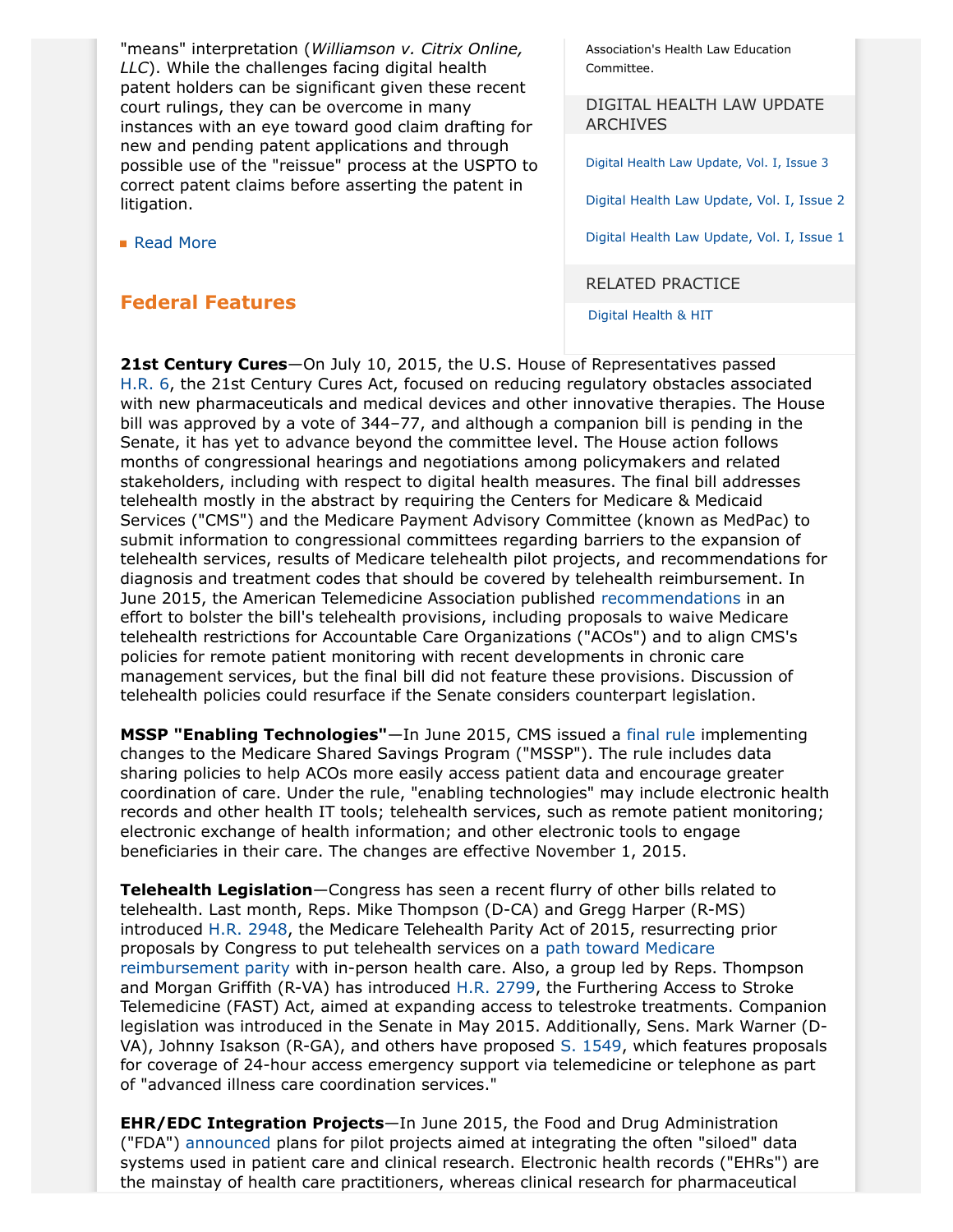products increasingly involves data collection and analysis through electronic data capture ("EDC") approaches. FDA's notice requests applications from stakeholders interested in participating in the pilot projects and general comments regarding the use of standardsbased technology solutions for eliminating duplication in data capturing and transmission, as well as the facilitation of remote monitoring of data to reduce onsite visits. Applications and comments are due **August 10, 2015**.

## **State Summaries**

**Interstate Medical Licensure Compact**—In July 2015, [Illinois](http://www.ilga.gov/legislation/publicacts/fulltext.asp?Name=099-0076) officially joined the Interstate Medical License Compact ("Compact"), becoming the 11th state to adopt the policy initiative that relaxes certain administrative requirements of licensure for physicians practicing medicine across state lines. Earlier this summer, [Minnesota](https://www.revisor.mn.gov/bills/text.php?number=SF253&version=0&session=ls89&session_year=2015&session_number=0) and [Nevada](https://www.leg.state.nv.us/Session/78th2015/Bills/SB/SB251_EN.pdf) adopted the Compact. Follow the status of these state bills and learn about the Compact at [licenseportability.org.](http://www.licenseportability.org/)

**Connecticut**—On June 23, 2015, Connecticut's governor signed a new law," [Concerning](http://www.cga.ct.gov/2015/ACT/PA/2015PA-00088-R00SB-00467-PA.htm) [the Facilitation of Telehealth](http://www.cga.ct.gov/2015/ACT/PA/2015PA-00088-R00SB-00467-PA.htm)." Effective October 1, 2015, each provider (including physicians and non-physician providers) furnishing services via telehealth to patients in Connecticut must meet certain requirements set out in the statute, including, among others, a specific patient consent, identification of the provider's license number and contact information, and access to the patient's medical record.

**Delaware**—On July 7, 2015, Delaware enacted a new [statute](http://www.legis.delaware.gov/LIS/lis148.nsf/vwLegislation/HB+69/$file/legis.html?open) regarding telemedicine services. Effective immediately, the legislation sets out several notable requirements for telemedicine providers, including disclosure of the provider's identity and credentials, patient consent, the provision of a written summary to the patient, and, where the standard of care requires, either an in-person examination or both an audio and visual communication prior to diagnosis and treatment. In contrast to many other similar recent state actions, the Delaware law allows for the prescription of controlled substances through telemedicine in certain circumstances.

**Iowa**—In June 2015, the Iowa Supreme Court invalidated a recent rule by the state's medical board that had required physicians to conduct in-person examinations prior to administering abortion-inducing drugs. In the [opinion,](http://www.iowacourts.gov/About_the_Courts/Supreme_Court/Supreme_Court_Opinions/Recent_Opinions/20150619/14-1415.pdf) the court held that the rule violates the state constitution by placing an "undue burden" on women located in remote areas, and it also noted that the state already allows telemedicine in other situations.

**Maine**—In June 2015, the governor of Maine signed a new [law](http://op.bna.com/hl.nsf/id/sasr-9xakrs/$File/MEHB443.pdf) allowing the state medical board to register out-of-state licensed physicians to provide medical services via interstate telemedicine to patients located in Maine, if certain requirements are met. The law goes into effect September 15, 2015.

**New Hampshire**—Effective September 11, 2015, providers delivering telemedicine services in New Hampshire will need to comply with a [statute](http://www.gencourt.state.nh.us/legislation/2015/SB0084.html) signed into law last month. In particular, the new statute specifies that prescribing without a physician–patient relationship is unprofessional conduct subject to discipline (noting that a physician–patient relationship can be established by either in-person or face-to-face, real-time communication). The statute also limits the prescribing of certain controlled substances based solely on a telemedicine examination.

### **Reimbursement Review**

**State Reimbursement**—Legislatures in the following states approved telehealth reimbursement measures: [Connecticut](http://www.cga.ct.gov/2015/TOB/S/2015SB-00467-R00-SB.htm), [Delaware,](http://www.legis.delaware.gov/LIS/lis148.nsf/vwLegislation/HB+69/$file/legis.html?open) [New Hampshire](https://legiscan.com/NH/text/SB112/2015), [Oregon](https://olis.leg.state.or.us/liz/2015R1/Downloads/MeasureDocument/SB144/A-Engrossed), [Texas](http://www.legis.state.tx.us/tlodocs/84R/billtext/html/HB01878I.htm), and [Vermont.](http://legislature.vermont.gov/assets/Documents/2016/Docs/BILLS/S-0139/S-0139%20As%20Passed%20by%20Both%20House%20and%20Senate%20Unofficial.pdf)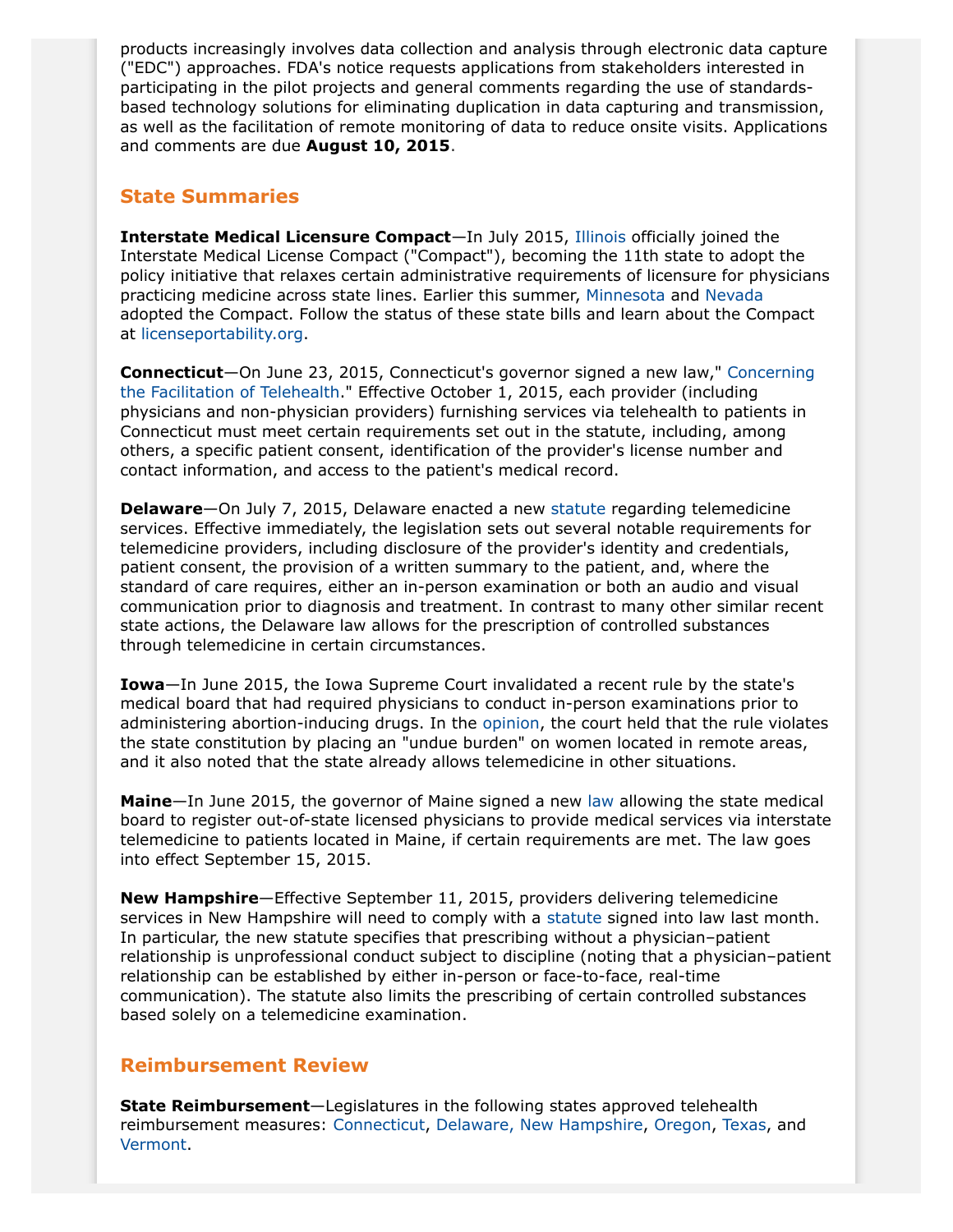## **Global Happenings**

### **Data Protection Opinion on Mobile Health**

In May 2015, the European Data Protection Supervisor ("EDPS") published an [opinion](https://secure.edps.europa.eu/EDPSWEB/webdav/site/mySite/shared/Documents/Consultation/Opinions/2015/15-05-21_Mhealth_EN.pdf) regarding data protection in the age of technological innovation. The opinion aims at drawing attention to the most relevant aspects of data protection for mobile health ("mHealth") that are often, according to the EDPS, overlooked or underestimated. By issuing this opinion, the EDPS hopes to enhance compliance with existing data protection rules and ensure consistent application of such rules. The EDPS makes four key recommendations:

- In future mHealth policymaking, the EU legislator should foster accountability and allocation of responsibility to those involved in the design, supply, and functioning of apps (including designers and device manufacturers);
- App designers and publishers should design devices and apps to increase transparency and information in relation to data processing and avoid collecting more data than necessary to perform the expected function by embedding privacy and data protection settings in the design;
- Industry should utilize "Big Data" in mHealth to benefit app users, as opposed to using it for potentially harmful practices such as discriminatory profiling; and
- The EU legislator should enhance data security and encourage both the application of privacy by design and the development of building blocks and tools.

Finally, the EDPS explains that because the sector is still largely unregulated, data protection principles and guidance are needed to increase legal certainty and trust in mHealth, and such guidance will contribute to the full development of the mHealth sector.

### **[Health Care Sector C](http://ec.europa.eu/justice/newsroom/data-protection/news/240615_en.htm)omes Out on Top in Data Protection Eurobarometer Survey**

On June 24, 2015, the European Commission published the results of its Data Protection Eurobarometer survey, which was conducted in March 2015. During the course of the survey, almost 28,000 face-to-face interviews were carried out across the European Union with the aim of studying the perceptions of EU citizens on data protection. Although the results show public trust in digital environments remains low, with two-thirds of respondents expressing concern about a lack of control over online information, the health care sector is the most trusted of any sector. Nearly three-quarters of respondents said that they trusted hospitals and medical institutions to protect their personal data, although this figure has declined by 4 percent since the 2010 survey. In contrast, six out of 10 respondents say they do not trust phone companies and internet service providers. The results of the survey will be used to finalize the EU data protection reform.

### **European Code Related to Privacy and Security in mHealth**

The European Commission recently announced plans for a Europe-wide, industry-led Code of Conduct for privacy and security in the mHealth sector. The objective of the Code is to foster citizens' trust in mHealth apps and raise awareness of and facilitate compliance with European data pro[tection rules for ap](http://www.jonesday.com/cspontoni/)p de[velopers. The Code is pa](http://www.jonesday.com/ibhattacharya/)rt of a number of o[ngoin](http://www.e-comlaw.com/ehealth-law-and-policy/hottopic.asp?id=1464)g initiatives from the European Commission in mHealth following a recent industrywide consultation. Cristiana Spontoni and Indradeep Bhattacharya recently participated in a Q&A with the journal *E-health Law and Policy*, discussing the Code and what it could mean for the mHealth sector across Europe.

### **Announcements**

The American Bar Association recently published a book titled *What Is Telemedicine?*, coauthored by Jones Day partner [Alexis Gilroy.](http://www.jonesday.com/rplowman/)

In June 2015, Jones Day partners Rebekah Plowman and Gerry Griffith and associate Michele Goodman wrote an article discussing the Department of Health and Human Services, Office of Inspector General's recent fraud alert concerning medical directorships and other compensation arrangements for physicians.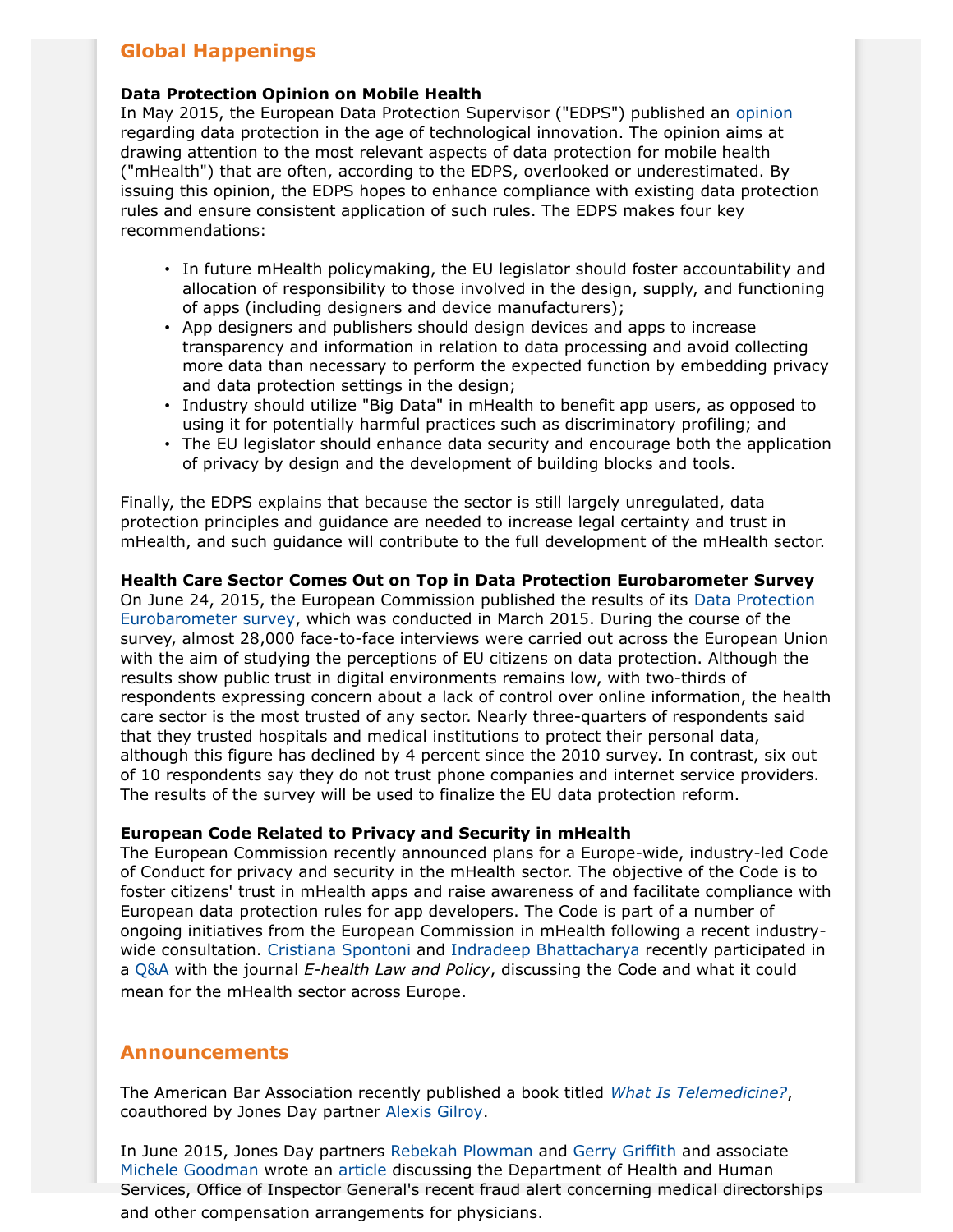### <span id="page-4-0"></span>**Jones Day Digital Health Law Contacts**

**[Alexis S. Gilroy](http://www.jonesday.com/agilroy)** Washington +1.202.879.5552 [agilroy@jonesday.com](mailto:agilroy@jonesday.com)

**[Kevin D. Lyles](http://www.jonesday.com/kdlyles)** Columbus +1.614.281.3821 [kdlyles@jonesday.com](mailto:kdlyles@jonesday.com)

**[Soleil E. Teubner](http://www.jonesday.com/steubner)** San Francisco +1.415.875.5709

[steubner@jonesday.com](mailto:steubner@jonesday.com) **[Stephen E. Gillette](http://www.jonesday.com/segillette)**

Silicon Valley +1.650.739.3997 [segillette@jonesday.com](mailto:segillette@jonesday.com) **[Cristiana Spontoni](http://www.jonesday.com/cspontoni)**

Brussels +32.2.645.14.48 [cspontoni@jonesday.com](mailto:cspontoni@jonesday.com)

**[Maureen Bennett](http://www.jonesday.com/mbennett)**

Boston / San Francisco +1.617.449.6884 / +1.415.875.5772 [mbennett@jonesday.com](mailto:mbennett@jonesday.com)



Follow us on:  $\begin{array}{|c|c|c|c|}\n\hline\n\text{In} & \text{I} & \text{I} \\
\hline\n\text{In} & \text{I} & \text{I} \\
\hline\n\text{In} & \text{I} & \text{I} \\
\hline\n\text{In} & \text{I} & \text{I} & \text{I} \\
\hline\n\text{In} & \text{I} & \text{I} & \text{I} & \text{I} \\
\hline\n\text{In} & \text{I} & \text{I} & \text{I} & \text{I} \\
\hline\n\text{In} & \text{I} & \text{I} & \text{I} &$ continents. We are One Firm Worldwide<sup>SM</sup>.

**Disclaimer:** Jones Day publications should not be construed as legal advice on any specific facts or circumstances. The contents are intended for general information purposes only and may not be quoted or referred to in any other publication or proceeding without the prior written consent of the Firm, to be given or withheld at our discretion. The electronic mailing/distribution of this publication is not intended to create, and receipt of it does not constitute, an attorney-client relationship. The views set forth herein are the personal views of the author and do not necessarily reflect those of the Firm.

© 2015 Jones Day. All rights reserved. 51 Louisiana Avenue, N.W., Washington, D.C. 20001-2113 [www.jonesday.com](http://www.jonesday.com)

[Click here](http://thewritestuff.jonesday.com/ro/) to opt-out of this communication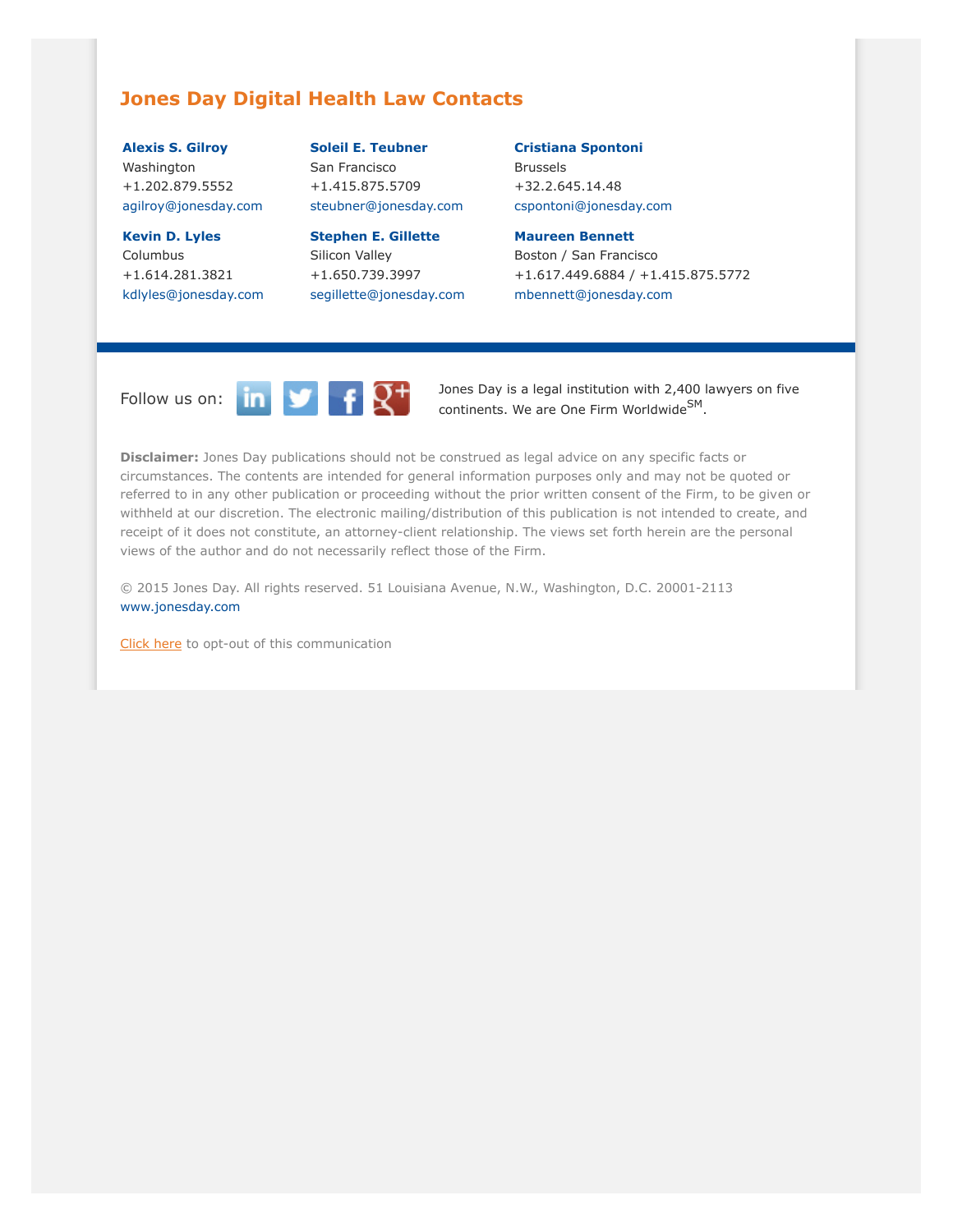

# **Industry Insights**

**Are You Ready for Digital-Health Patent Disputes? Getting Strong Patents and Challenging Weak Ones in the Evolving Minefield of U.S. Patent Law**

### *by [Douglas H. Pearson](http://www.jonesday.com/dhpearson), [Greg Castanias](http://www.jonesday.com/gcastanias), [Mark Paulson](http://www.jonesday.com/mgpaulson), and [Vishal Khatri](http://www.jonesday.com/vkhatri)*

With exponential growth occurring in the availability of telemedicine and other digital health products and services, patent disputes are sure to erupt. A recent example is a patent suit between two telemedicine providers, which originally involved one party filing an *inter partes* review ("IPR") petition with the U.S. Patent and Trademark Office ("USPTO") to challenge the validity of the other's patent. Use of the IPR proceeding reflects changes to the U.S. patent law made possible by the America Invents Act, which became effective in 2012.

With the ability to challenge the validity of patents in both federal courts and the USPTO, the need for patent owners to acquire strong patents, and the need for challengers to understand likely areas of weakness, are more important than ever. The terrain is particularly treacherous for computer-implemented inventions (also called software inventions) in light of several recent court decisions addressing, among other things, the subject matter eligible for patenting (*Alice Corporation Pty. Ltd. v. CLS Bank International, et al.*), whether direct infringement must be attributable to a single entity (*Akamai Techs., Inc. v. Limelight Networks, Inc.*), and the effect on patent validity/scope of an unintended "means" interpretation (*Williamson v. Citrix Online, LLC*). While the challenges facing digital health patent holders can be significant given these recent court rulings, they can be overcome in many instances with an eye toward good claim drafting for new and pending patent applications and through possible use of the "reissue" process at the USPTO to correct patent claims before asserting the patent in litigation.

**Abstract Ideas**. In *Alice Corporation Pty. Ltd. v. CLS Bank International, et al*., the U.S. Supreme Court set out in June 2014 a two-part test for whether subject matter is eligible for patenting in the first place, which is different from the more commonly known hurdles of novelty and nonobviousness. The test has been applied with devastating effect by district courts and the USPTO to invalidate patents or reject patent claims on grounds that they claim no more than general computer implementations of abstract ideas. With little guidance from the upper courts on (i) what constitutes an "abstract idea" and (ii) what constitutes "significantly more" than the abstract idea under the two-part test, lower courts and the USPTO have struggled. As a practical matter, if the patent claims are not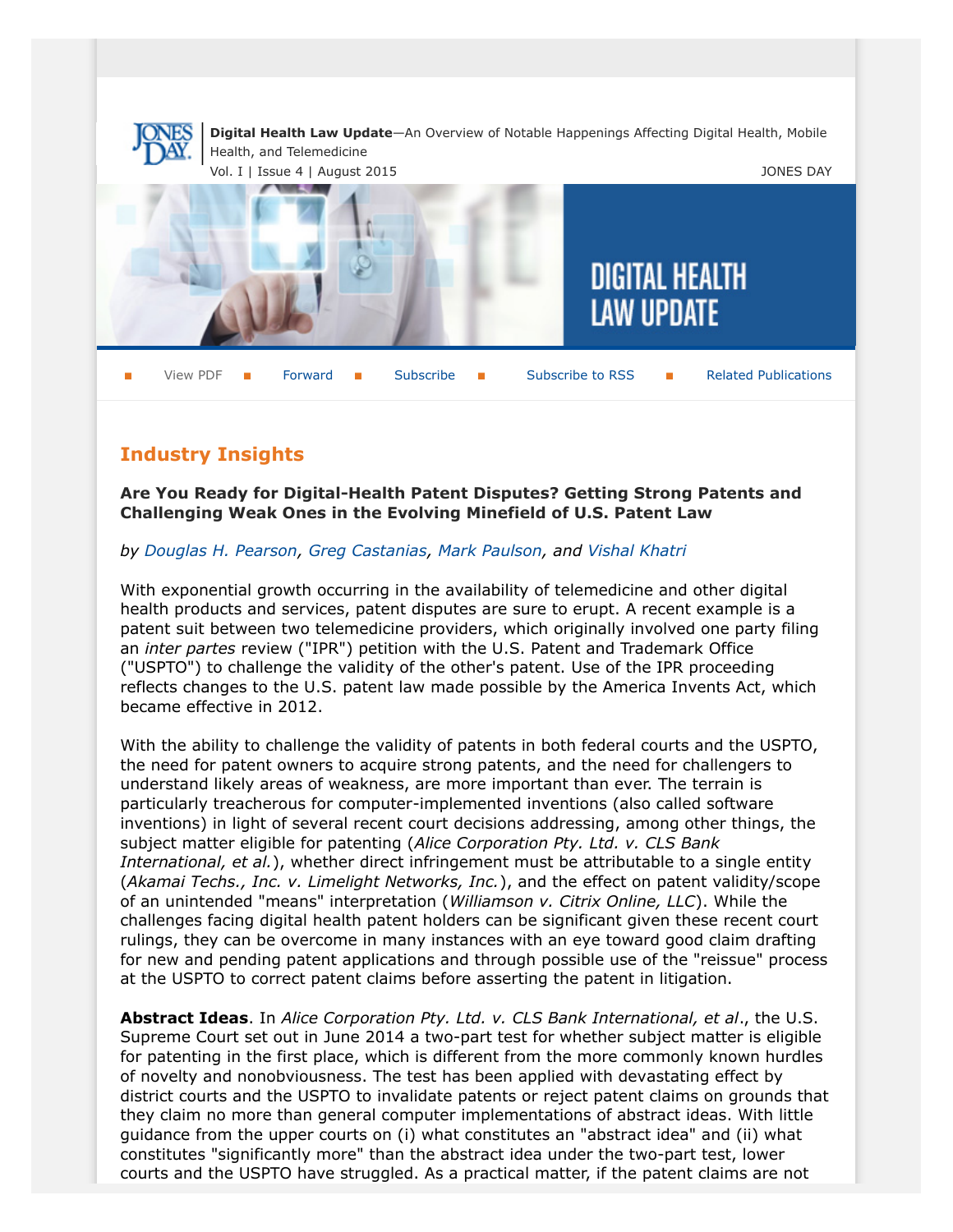sufficiently technical and are not rooted in computer technology, and instead recite mere implementation of well-known concepts with a general-purpose computer, the claims are likely vulnerable under *Alice*. While this presents a challenge for those trying to get patent applications on software inventions granted by the USPTO, many issues can be overcome with careful claim drafting. *Alice* issues can be devastating, however, to patents that were granted before *Alice* and its recent predecessor cases, and these patents may be candidates for the "reissue" process at the USPTO to have patent claims corrected and reissued before assertion in litigation.

**Divided Infringement**. The Federal Circuit ruled in May 2015 in *Akamai Techs., Inc. v. Limelight Networks, Inc*. that direct infringement does not exist where the accused acts are not *attributable to a single entity*, i.e., are not carried by a single actor, or are not carried out by multiple actors in an agency relationship, contractual relationship, or joint venture. This ruling followed the Supreme Court's decision in June 2014 in *Limelight Networks, Inc. v. Akamai Technologies, Inc*., where the Supreme Court refused to find indirect patent infringement where there was no underlying direct patent infringement *attributable to a single entity*. In this case, Akamai had sued Limelight for induced infringement based on the *aggregate* activities of Limelight and its customers, and although it initially won at the district court and the Federal Circuit, it ultimately lost based on the two subsequent decisions noted above. The cases underscore the importance of drafting patent claims in a manner to be attributable to a single entity, which is certainly possible in digital health and telemedicine contexts where the inventions may involve the acts of multiple entities. Granted patents that may suffer from divided infringement issues may be candidates for reissue prior to assertion in litigation.

**"Means" Interpretation**. Under longstanding precedent, when a patent claim has recited in a claim element "means" for carrying out a particular function, there has been a rebuttable presumption that the claim element should be interpreted as a "means-plusfunction" element, which by statute limits the scope of the element to the specific structure disclosed in the patent specification for carrying out the claimed function and to equivalents of the disclosed structure. Likewise, there has been a strong presumption that this statutory claim interpretation did *not* apply where the claim did not recite the word "means." In June 2015 in *Williamson v. Citrix Online, LLC*, the Federal Circuit overruled precedent regarding the latter and held that the standard is whether "the words of the claim are understood by persons of ordinary skill in the art to have a sufficiently definite meaning as the name for structure." Where a claim element is found to not satisfy the standard (because it recites primarily functional, as opposed to structural, subject matter), the statutory "means" construction applies even if the claim element does not use the word "means." This ruling could have significant impact for digital-health patents and applications where the claim elements are often recited in very functional terms (as opposed to structural terms). On one hand, it could result in certain claim elements being interpreted more narrowly than intended. On the other, it could result in some claims being held invalid as indefinite on grounds that the patent specification does not disclose sufficient structure for carrying out the claimed function. While potential issues may be remedied for patent applications that are pending, patents that have already been granted and that are believed to be vulnerable may be candidates for reissue.

For additional information, see other Jones Day *Alerts* and *Commentaries*:

*Alice Corp. v. CLS Bank*[: Did the Supreme Court Sign the Warrant for the "Death of](http://www.jonesday.com/alice-corp-v-cls-bank-did-the-supreme-court-sign-the-warrant-for-the-death-of-hundreds-of-thousands-of-patents-06-20-2014/) [Hundreds of Thousands of Patents"?](http://www.jonesday.com/alice-corp-v-cls-bank-did-the-supreme-court-sign-the-warrant-for-the-death-of-hundreds-of-thousands-of-patents-06-20-2014/)

[Software Inventions—Keeping it Eligible](http://www.jonesday.com/software-inventionskeeping-it-eligible-07-09-2014/)

[Divided Federal Circuit Panel Stands by the Single Entity Rule for Direct Patent](http://www.jonesday.com/divided-federal-circuit-panel-stands-by-the-single-entity-rule-for-direct-patent-infringement-05-19-2015/) [Infringement](http://www.jonesday.com/divided-federal-circuit-panel-stands-by-the-single-entity-rule-for-direct-patent-infringement-05-19-2015/)

[Federal Circuit Upends Presumption for Means-Plus-Function Claiming](http://www.jonesday.com/federal-circuit-upends-presumption-for-means-plus-function-claiming-06-23-2015/)